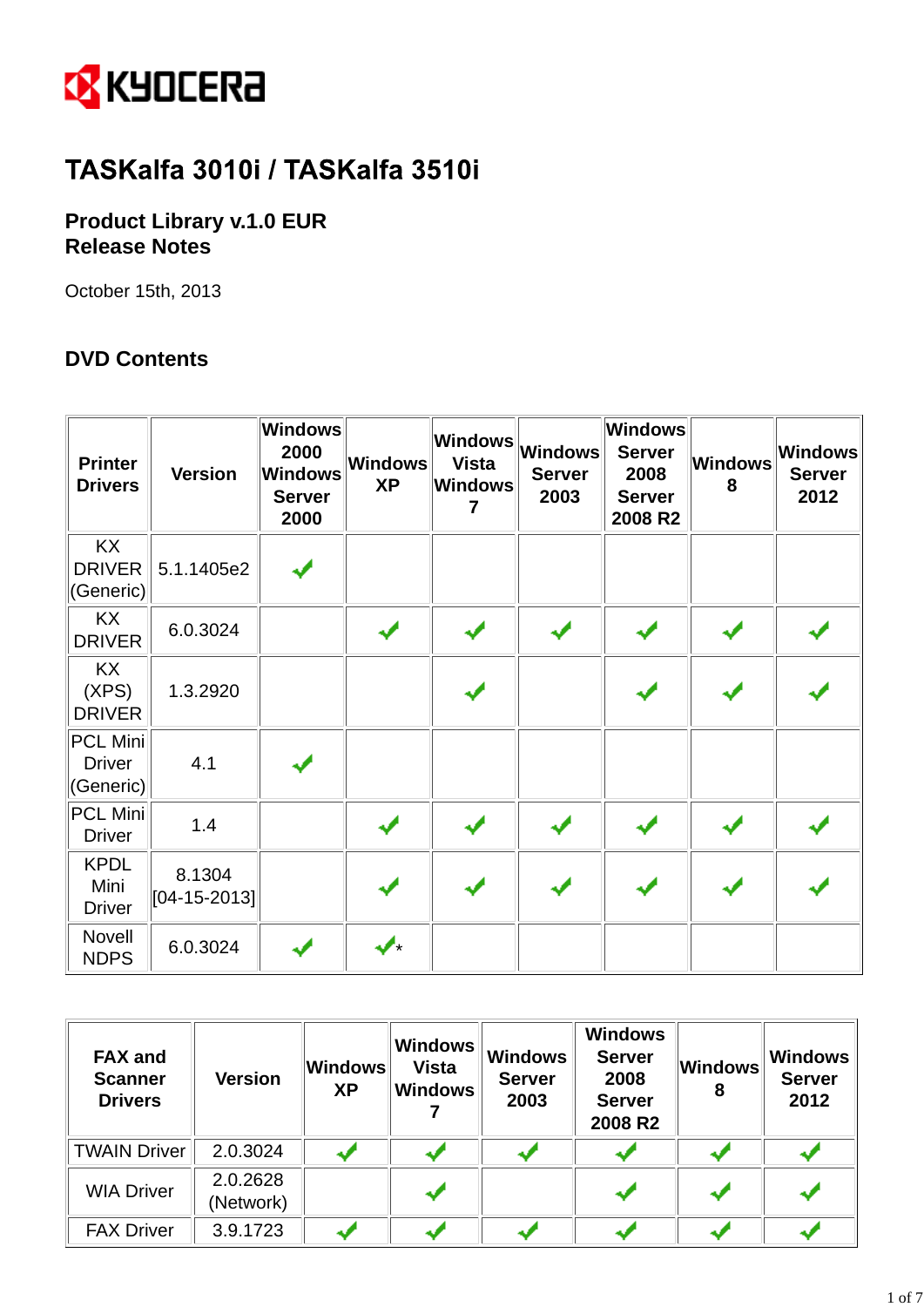| <b>Utilities</b>                          | <b>Version</b> | Windows<br><b>XP</b> | <b>Windows</b><br><b>Vista</b><br><b>Windows</b> | <b>Windows</b><br><b>Server</b><br>2003 | <b>Windows</b><br><b>Server</b><br>2008<br><b>Server</b><br>2008 R2 | Windows<br>8 | <b>Windows</b><br><b>Server</b><br>2012 |
|-------------------------------------------|----------------|----------------------|--------------------------------------------------|-----------------------------------------|---------------------------------------------------------------------|--------------|-----------------------------------------|
| <b>KYOCERA Net</b><br>Viewer**            | 5.3.6715.3     |                      |                                                  |                                         |                                                                     |              |                                         |
| <b>KYOCERA</b><br><b>Net Direct Print</b> | 2.4.2426       |                      |                                                  |                                         |                                                                     |              |                                         |
| <b>Quick Network</b><br>Setup             | 2.0.11         | ✔                    |                                                  | ✔                                       |                                                                     |              |                                         |
| File<br>Management<br>Utility             | 3.0.1825       | $\blacktriangledown$ | ✔                                                |                                         |                                                                     |              |                                         |

- (\*) Supports 32-bit version of Windows operating systems only.
- (\*\*) Does not support local connection.
- For **Mac OS X 10.5** or higher, install PPD Driver version 8.1615 [04-15-2013]. **Note:** Mac OS X drivers are located in the **\Mac OS X** folder. Please follow the instructions in the README file to unpack and install the drivers.
- For **Linux**, install PPD Driver version 8.1304 [04-15-2013]. **Note:** Linux PPDs are located in the **\Linux** folder. Please follow the instructions in the ReadMe htm file in this folder to install the PPD files
- $\triangleright$  Driver Info is located in the \Utility\ folder on the DVD.

# **Windows 2000**

Install generic printer drivers with the **Add Printer** wizard.

- **1.** Click **Start** in the Windows taskbar.
- **2.** Click **Settings**.
- **3.** Click **Printers**.
- **4.** Click **Add a printer** in the **Printer Tasks** group box on the left.
- **5.** The **Add a Printer** wizard page appears. Click **Next** and follow the instructions.
- **6.** Browse through the DVD to locate the appropriate Oemsetup.inf file.
- **7.** When the **Completing the Add Printer Wizard** page appears, click **Finish**.

| Driver Type | Windows 2000 location on DVD                                        |  |  |  |
|-------------|---------------------------------------------------------------------|--|--|--|
| KX DRIVER   | PrnDrv\KXDriver\32bit\Legacy OS\2000                                |  |  |  |
|             | PCL Mini Driver \PrnDrv\PCL 5 UniDriver\Legacy OS\2000              |  |  |  |
|             | KPDL Mini Driver \PrnDrv\KPDL Mini-driver\Legacy OS\2000\(language) |  |  |  |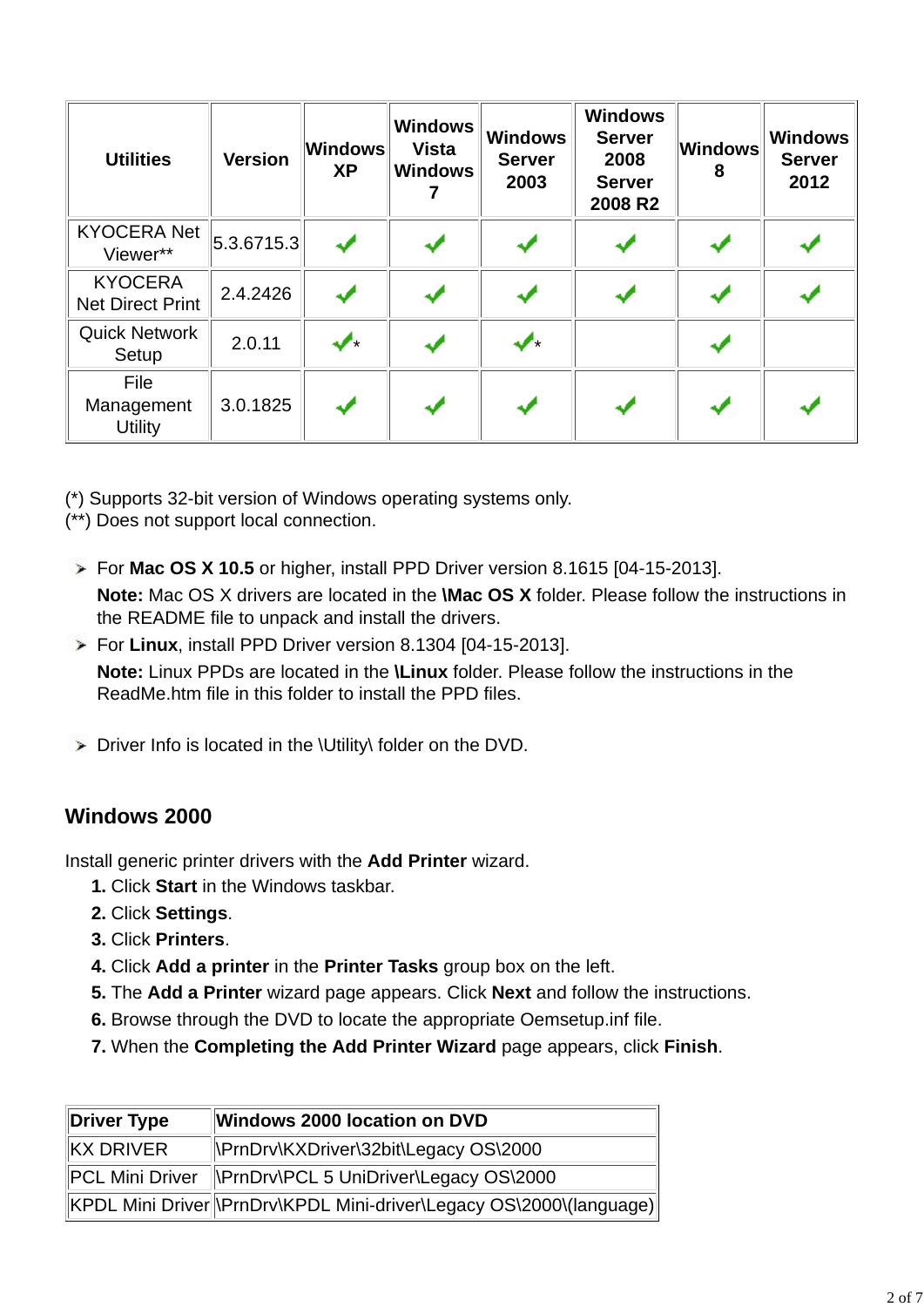Kyocera generic printer drivers do not support the Post Installer.

# **Documentation on this DVD**

We recommend Adobe® Reader® 8.0 or later to read the PDF documentation. Earlier versions might not display the content correctly.

| <b>Document</b>                                          | Location                   | <b>Supported languages</b>                                                                                                                                                                               |  |  |
|----------------------------------------------------------|----------------------------|----------------------------------------------------------------------------------------------------------------------------------------------------------------------------------------------------------|--|--|
| this file (readme.html)                                  | <b>Document</b><br>\readme | English                                                                                                                                                                                                  |  |  |
| <b>Operation Guide</b>                                   | <b>\Document</b>           | English, French, German, Italian, Spanish,<br>Japanese<br>Catalan, Portuguese, Czech, Danish, Finnish,<br>Greek<br>Hungarian, Dutch, Norwegian, Polish,<br>Romanian<br>Russian, Swedish, Turkish, Arabic |  |  |
| <b>FAX Operation Guide</b>                               | <b>Document</b>            | English, French, German, Italian, Spanish,<br>Japanese                                                                                                                                                   |  |  |
| Card Authentication Kit (B)<br><b>Operation Guide</b>    | <b>Document</b>            | English, Japanese                                                                                                                                                                                        |  |  |
| <b>Kyocera Command Center</b><br>RX<br><b>User Guide</b> | <b>Document</b>            | English, Japanese                                                                                                                                                                                        |  |  |
| <b>KYOCERA Net Direct Print</b><br><b>User Guide</b>     | <b>Document</b>            | English, Japanese                                                                                                                                                                                        |  |  |
| Data Security Kit (E)<br><b>Operation Guide</b>          | <b>Document</b>            | English, Japanese                                                                                                                                                                                        |  |  |
| <b>PRESCRIBE Commands</b><br><b>Command Reference</b>    | <b>Document</b>            | English, Japanese                                                                                                                                                                                        |  |  |
| <b>PRESCRIBE Commands</b><br><b>Technical Reference</b>  | <b>Document</b>            | English, Japanese                                                                                                                                                                                        |  |  |
| <b>Printer Driver User Guide</b>                         | <b>\Document</b>           | English, Japanese                                                                                                                                                                                        |  |  |
| <b>File Management Utility</b><br><b>User Guide</b>      | <b>\Document</b>           | English, Japanese                                                                                                                                                                                        |  |  |
| <b>KYOCERA Net Viewer 5.3</b><br><b>User Guide</b>       | <b>Document</b>            | English, Japanese                                                                                                                                                                                        |  |  |

## **Known Issues:**

#### **All Windows Operating Systems**

 The DVD menu may not launch properly if the Windows operating system is not updated with the latest service packs and critical updates.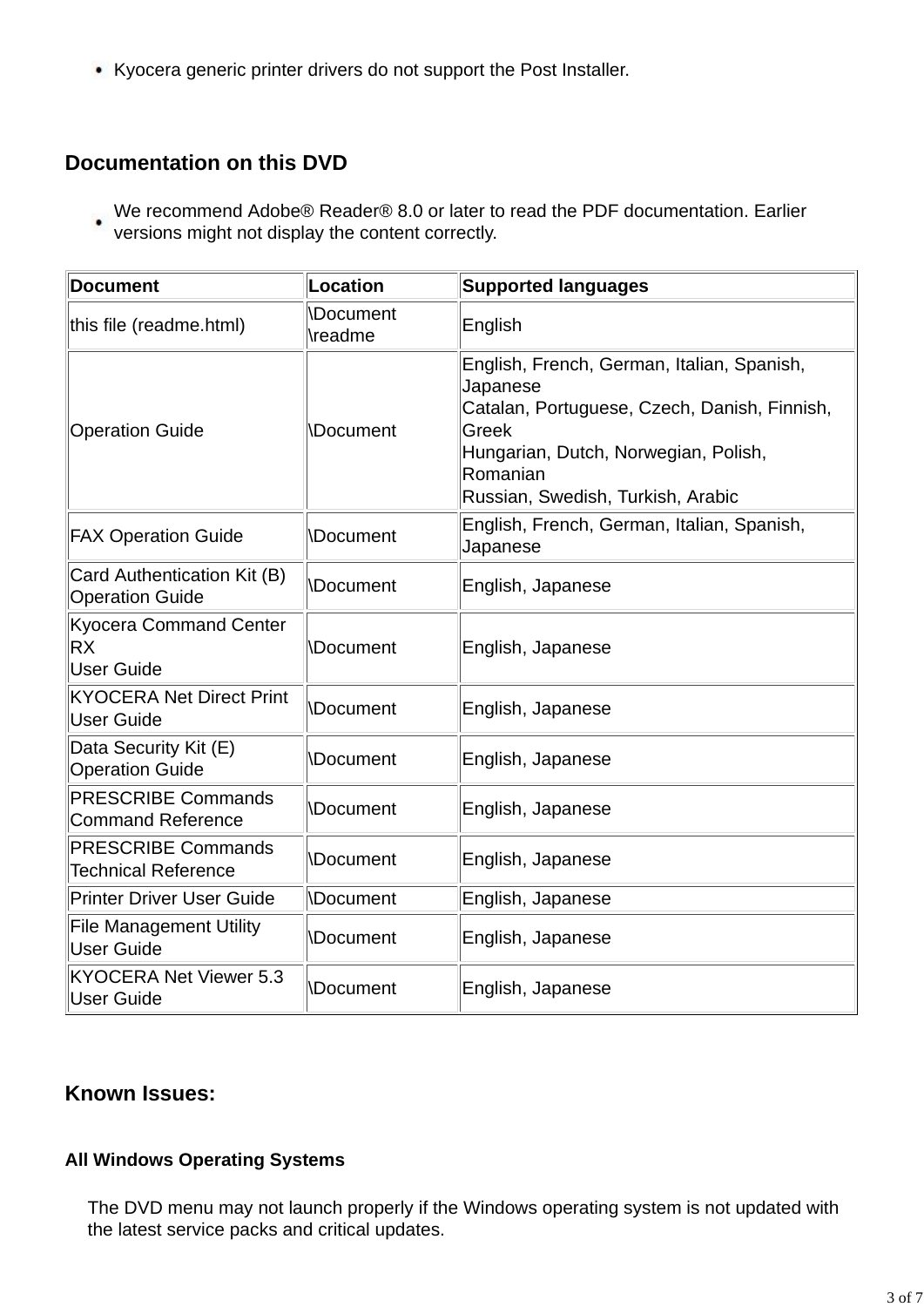**Solution:** Update the Windows operating system with the latest service packs.

 KYOCERA Net Viewer may not install correctly on PCs using Microsoft Windows Installer before 3.1 v2.

**Solution:** Update to the latest service pack and install the latest Microsoft Windows Installer.

When updating a utility using the DVD Software Installer, the utility installed incorrectly. This is a known issue with the Microsoft Windows Installer.

**Solution:** Uninstall the previous version of the utility before installing the new one.

 If the KX DRIVER is uninstalled immediately after installation, the uninstallation fails. **Solution:** Restart the PC and uninstall the KX DRIVER.

 Status Monitor is not available from the client side in a server-client environment on Microsoft Windows Server 2000, 2003, 2008, 2008 R2 and 2012.

Adobe® Reader® 8.0 or later is required to read the PDF documentation.

 The color of characters printed larger than 72 point differs from smaller characters when "Download as bitmaps" is selected in Font Settings.

**Solution:** Change the font setting in the Imaging tab of Printing Preferences to "Download as outline".

Some versions of Internet Explorer display the following warning when the Readme file is opened from the DVD.

**Active content can harm your computer or disclose personal information. Are you sure that you want to allow DVDs to run active content on your computer?**

**Solution:** Click Yes to open the file. The Readme file is pure html without active content, but some versions of Internet Explorer display a warning for any html document that is launched from an external drive.

 A FAX number can only be registered with numerals (0,1,2…) and the following characters: " \* " (asterisk), " $-$  " (dash), " $\#$  " (pound sign), or a " " (space).

On Windows Terminal Server and Cluster Server, features normally installed by Optional Components Wizard are not available. This affects Output to PDF, Color Optimizer, Security Watermark, Common Profiles and other extended Driver functions.

When printing from a 32bit application running on a 64bit Windows operating system with Job Accounting enabled, no account codes are sent to the print device and the device displays an "Invalid Account Code" error message.

 **Solution:** Enable the "Print directly to the printer" option in the Advanced tab of Printer Properties, or use a 64bit version of the application.

After installing the WIA driver for other device models, the existing driver may downgrade to an older version. This may cause a loss of connection with the device and/or the WIA driver properties may show blank values.

**Solution:** Reinstall the WIA driver from the installation media that came with your device.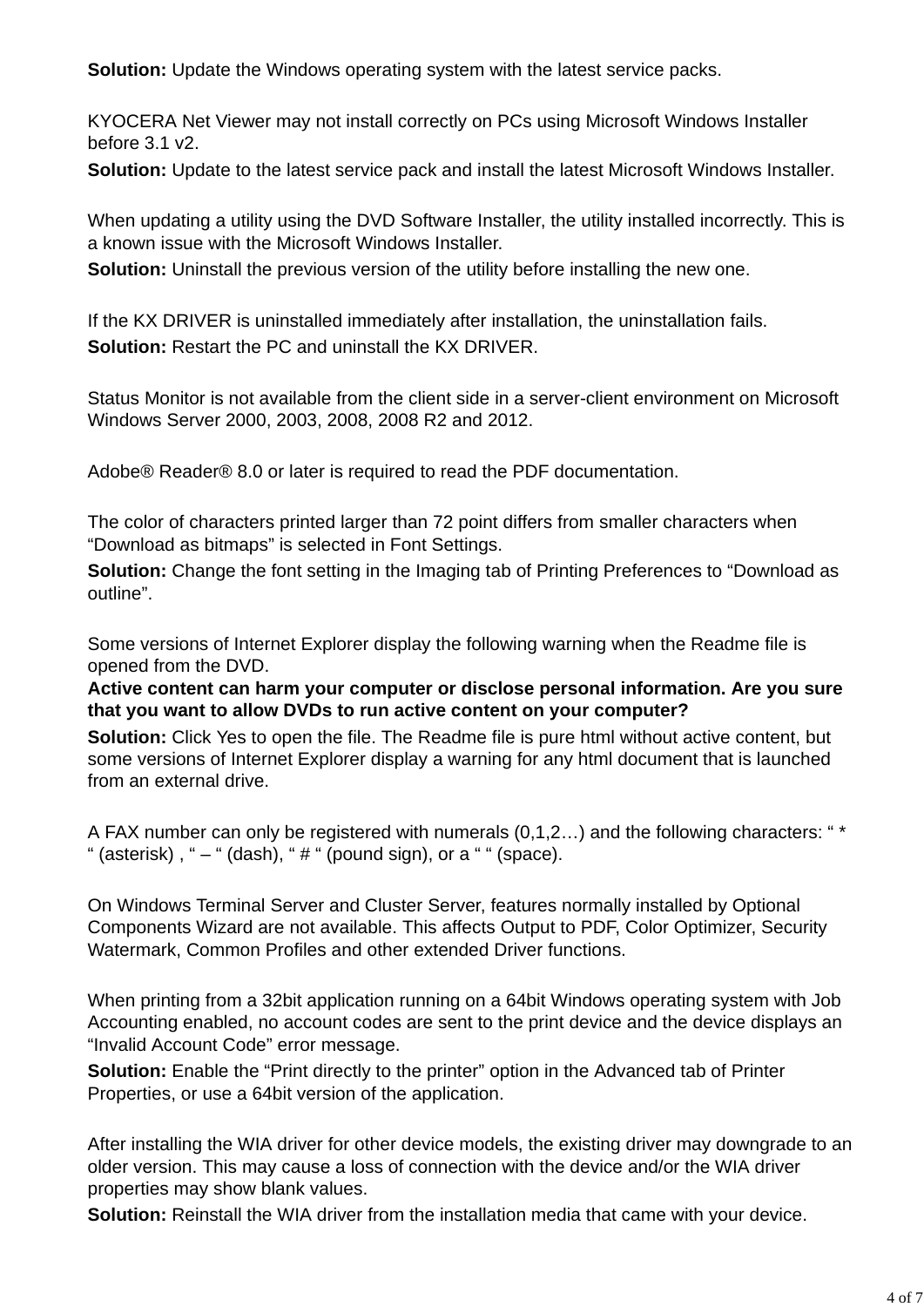#### **Windows XP / Vista / Windows 7 / Windows 8**

 Although a user has administration privileges on a machine, the user may not have admin privileges for a printer running on that machine.

**Solution:** Run the driver in administrator mode by choosing "Run as Administrator".

#### **KX DRIVER Only**

EMF (enhanced metafile) spooling is not supported for KPDL printing.

An extra blank page prints when a Microsoft Word 2007 document is printed when both mixed paper sizes and Duplex is selected. This is a known limitation in Word 2007.

Some objects in PowerPoint 2007 do not print in Poster mode for 3x3 pages or more. This is a known limitation in PowerPoint 2007.

In Vista, Windows 7 and Windows 8 Custom Paper Size is missing from the Paper Size list of Windows Photo Gallery/Photo Viewer. This is a known limitation in the Photo Printing Wizard (PPW) application.

Interactive services dialog detection messages pop-up when printing mixed sized documents in booklet mode on the 64-bit version of Vista.

When adding a 32-bit driver to a shared printer on a server running a 64-bit version of Windows, the model name may appear multiple times in *Share this Printer*. **Solution:** To avoid displaying multiple model names, choose "Have Disk" when using the "Additional Drivers..." option and browse to the x86 driver INF file for the desired model to install it.

KPDL pass through mode fails for some Adobe products. This is a known limitation in Adobe products on Vista, Windows 7 and Windows 8.

The ICM profile is not installed automatically.

**Solution:** If your specific color printing needs require the ICM profile, please install it manually using Properties --> Color Management --> Add… .

When printing from 64-bit Adobe applications such as Acrobat Reader in KPDL pass through mode, watermarks will not print.

Application-based printing is not supported on 64-bit versions of Windows.

Smart duplex printing is not supported in booklet mode.

Print Preview is not supported for KPDL pass through mode with applications like Adobe Acrobat.

The following advanced driver settings will not be displayed on the Print Preview: outer n-up borders, poster assembly marks, 180-degree rotation, color adjustment, gutter, EcoPrint, Prologue/Epilogue.

A blank page is printed when printing multiple complex pages with Print Preview, GDI compatible mode, and 16-up and higher selected at the same time.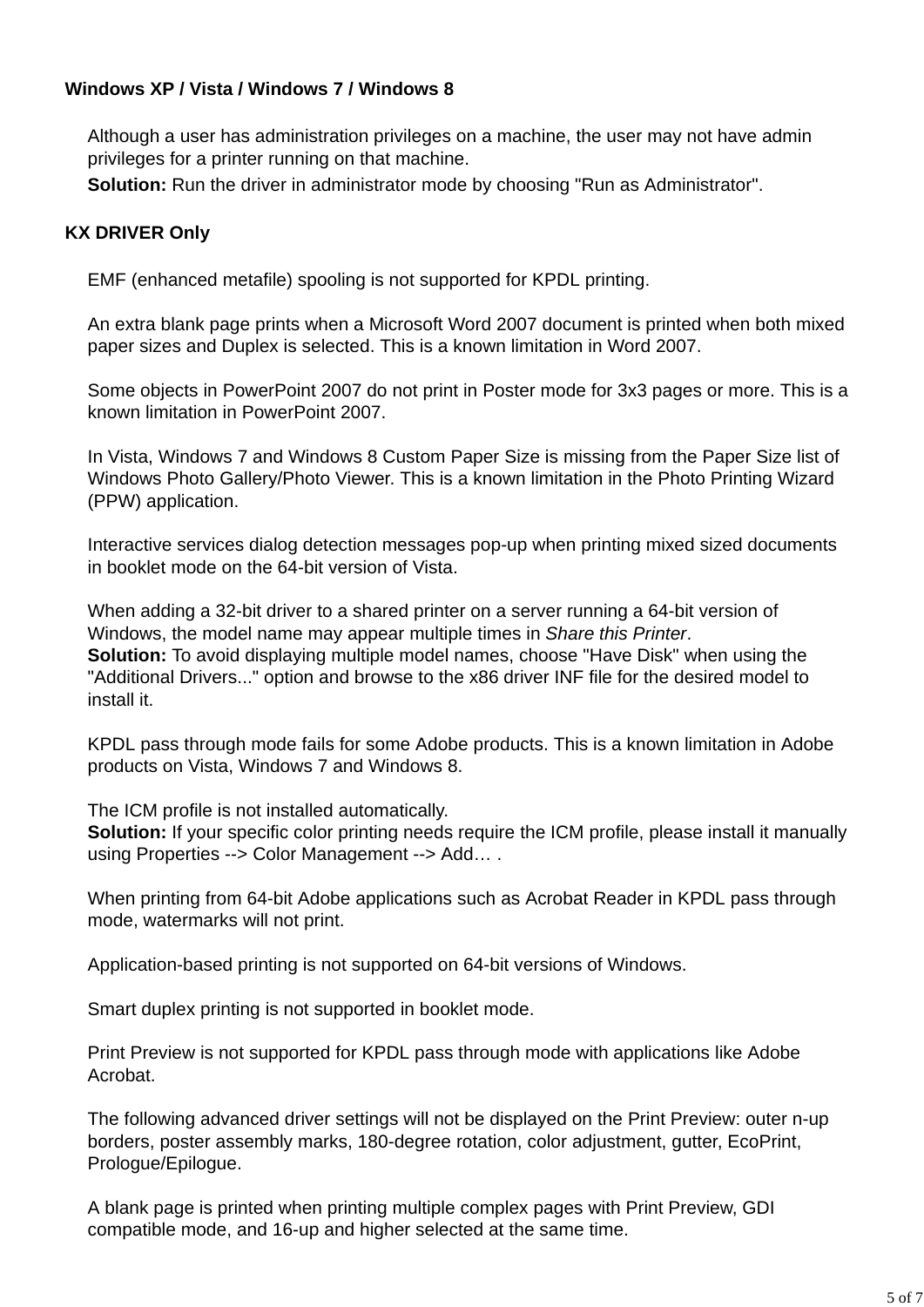**Solution:** Turn off Print Preview to print correctly.

"Interactive Services" dialog displays in some cases with Print Preview, such as manual duplex in Vista.

While Print Preview dialog is active for one document, all other open documents of the same application cannot be accessed. This is a known limitation in Windows. **Solution:** Close the Print Preview dialog to access the other open documents.

Grid lines may appear on some images in Print Preview because of moiré effects. However it will not affect the output.

KPDL Pass-through mode does not work when PDL is changed from within an application. **Solution:** Close the application, change the PDL mode in the Device Settings tab, then reopen the application.

Lower panel will not be displayed when Y screen resolution is less than 864.

The location for setting paper size has been changed in KX DRIVER 6.0. **Solution:** Paper size can now be accessed from "Print size:"->"Custom…"

On a 64-bit Windows OS, Smart Duplex printing may not work with some 32-bit applications, including Microsoft Word and Excel.

**Solution:** Install the 64-bit version of the application to use Smart Duplex printing on your 64-bit OS.

On a 64-bit Windows OS, the Microsoft Outlook policy in Active Directory and Policy Manager does not take effect for Microsoft Outlook (32-bit).

**Solution:** Install the 64-bit version of Microsoft Outlook for the policy to take effect on your 64-bit OS.

When "Create from application settings" is selected for booklet mode, the pages might not be displayed correctly in Print Preview.

In the 32-bit bit version of Windows 8, Application-based Profiles are not supported for Microsoft Word and Microsoft Excel. This is due to architectural changes in Windows 8.

#### **KPDL and PCL Mini-drivers Only**

 Some KPDL mini-driver features may be selected without the associated peripheral device attached to the printer.

 **Solution:** Verify that the associated peripheral device is attached to the printer before using the feature.

 If any of the Device Settings are manually changed in Printer Properties/Device Settings, Auto Configure support will be deactivated for those changed settings until the system is rebooted. **Solution:** To activate the Auto Configure support again, reboot the system. If rebooting is not an option, reinstall the driver and wait several minutes for the Auto Configure to begin.

 For the PCL mini-drivers, the paper size "User Defined Size" may appear in some applications as an option. Selecting this paper size will cause the printer to use a default size, such as